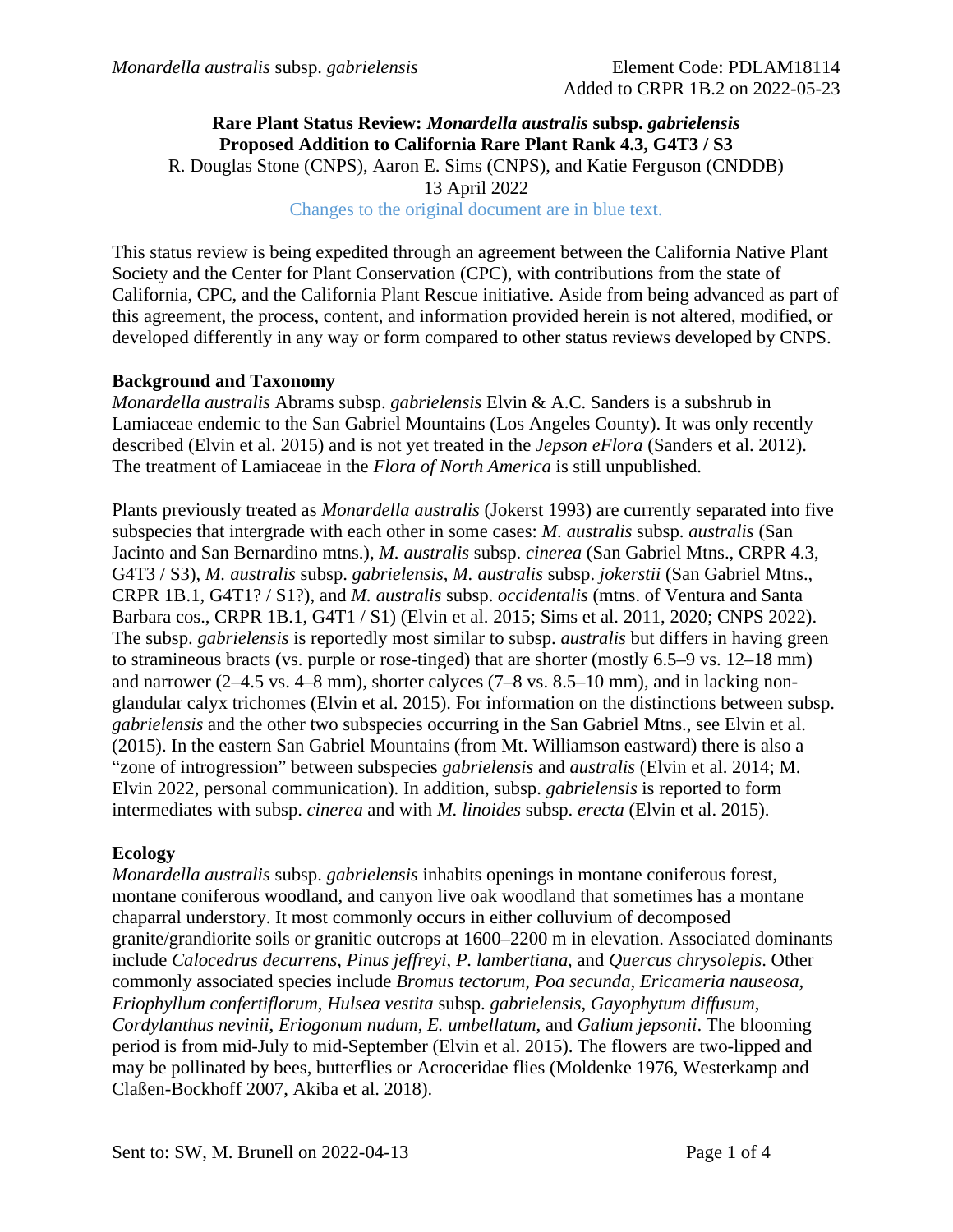### **Distribution and Abundance**

There are 16 known occurrences of *Monardella australis* subsp. *gabrielensis*, all in the northcentral San Gabriel Mountains (Los Angeles County). Four of the occurrences are recent (discovered or revisited within the last 20 years), and twelve are historical. All of the known occurrences are on the Angeles National Forest, and four are in designated Wilderness areas (including three in the Pleasant View Ridge Wilderness and one in the San Gabriel Wilderness) (Elvin et al. 2015, CCH2 2021; M. Elvin 2022, personal communication). The extent of occurrence (EOO) and area of occupancy (AOO) were previously estimated as 149 km<sup>2</sup> and 8 km<sup>2</sup>, respectively (Elvin et al. 2015). Using GeoCAT (Bachman et al. 2011) and a 4 km<sup>2</sup> grid cell size, we have re-estimated the EOO as  $183 \text{ km}^2$  and the AOO as 60 km<sup>2</sup>.

Data on population size and trends over time are almost completely lacking for *M. australis* subsp. *gabrielensis*. About 400 plants were seen at Pacifico Mtn. (type locality) in Sept. 2011; a few other, anecdotal observations by collectors suggest that the plants may be locally common or abundant (Elvin et al. 2015, CCH2 2021). Field work is needed to rediscover historical occurrences, gather population data, assess site quality and threats, and search for additional occurrences. It seems likely that additional occurrences will be found, given the unspecialized habitat of subsp. *gabrielensis* and the fact that it is not yet included in the *Jepson eFlora* or other floristic works. Identification may be difficult since there is not yet a published key to the currently recognized subspecies of *M. australis*. Also, some local populations or individuals may not be clearly identifiable due to introgression (see Background and Taxonomy).

#### **Status and Threats**

*Monardella australis* subsp. *gabrielensis* is a recently described taxon that was provisionally assessed as Critically Endangered using IUCN criteria (Elvin et al. 2015). Threats to this subspecies are undocumented, and it may receive some protection due to its restriction to National Forest land or designated Wilderness. However, it has a limited range and few known occurrences. Fire effects need study.

#### **Summary**

Based on the available information, CNPS and CNDDB originally recommended adding *Monardella australis* subsp. *gabrielensis* to California Rare Plant Rank 4.3 of the CNPS Inventory. The rank of 4.3 was recommended based on the lack of any known or potential threats and the need for further research into hybridization and introgression between subsp. *gabrielensis* and the two subspecies *australis* and *cinerea*, as well as with *M. linoides* subsp. *erecta*. However, during the review process, the consensus was to add this taxon to CRPR 1B.2. If knowledge on the distribution, threats, and rarity status of this taxon changes in the future, we will re-evaluate its status at that time.

#### **Recommended Actions**

CNPS: Add *Monardella australis* subsp. *gabrielensis* to CRPR 1B.2 CNDDB: Add *Monardella australis* subsp. *gabrielensis* to G4 T3 / S3

#### **Draft CNPS Inventory Record**

*Monardella australis* Abrams ssp. *gabrielensis* Elvin & A.C.Sanders San Gabriel Mountains monardella Lamiaceae

Sent to: SW, M. Brunell on 2022-04-13 Page 2 of 4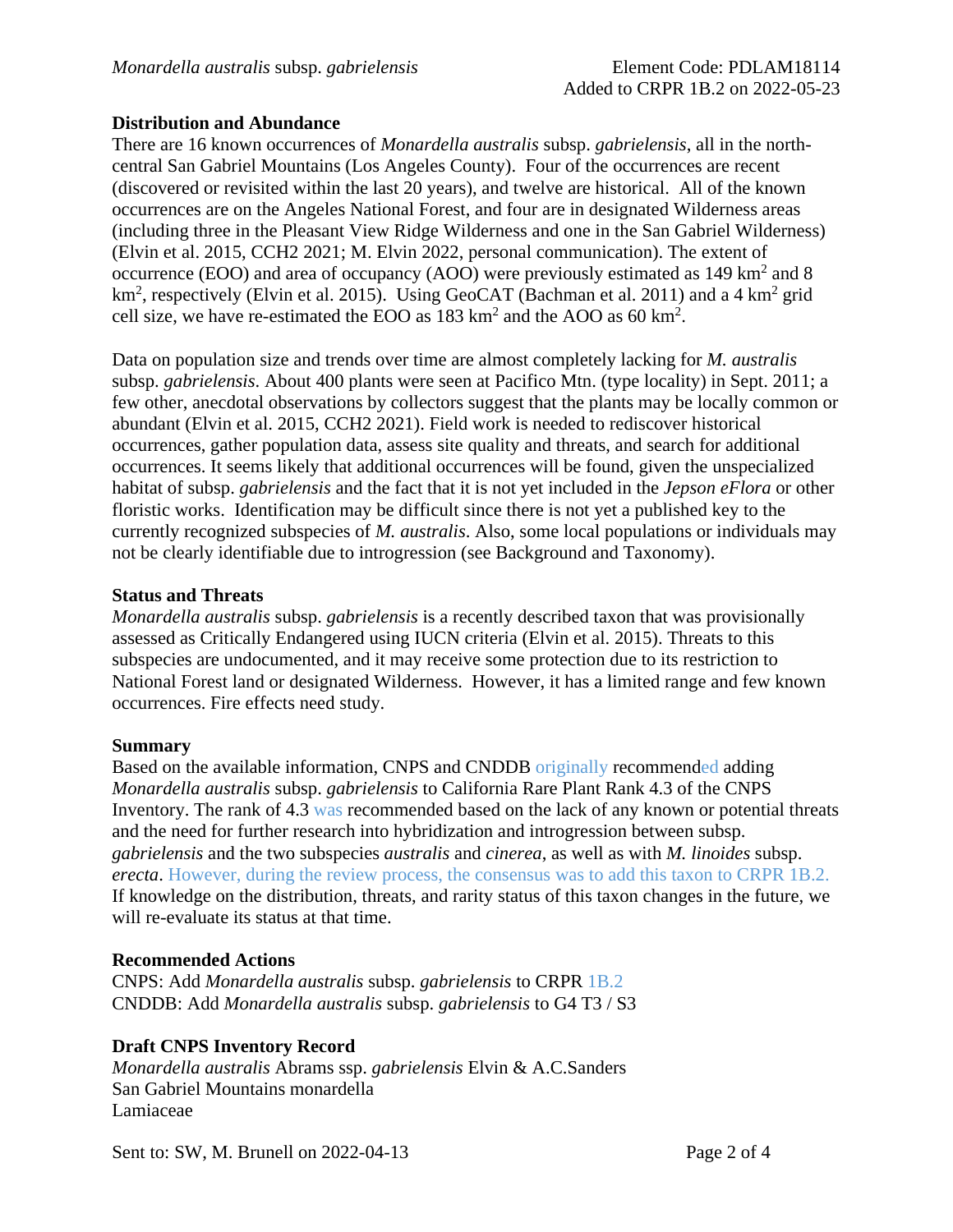USDA Symbol: None. Synonym(s)/Other Name(s): None. CRPR 1B.2 Counties: Los Angeles Quad name (code): Acton (3411842), Chilao Flat (3411831), Condor Peak (3411832), Crystal Lake (3411737), Juniper Hills (3411748), Pacifico Mountain (3411841), Waterman Mtn. (3411738) Habitats: lower montane coniferous forest, broadleaved upland forest, chaparral (montane) Micro-habitats: granitic, openings, outcrops Elevation: 1600-2200 meters (5200-7200 feet) Life form: subshrub Blooms: July to September Threats: None Taxonomy: Intergrades with *M. australis* sspp. *australis* and *cinerea* and *M. linoides* ssp. *erecta*. Most similar to *M. australis* ssp. *australis*; differs in having green to stramineous bracts (vs. purple or rose-tinged) that are shorter (mostly 6.5–9 vs. 12–18 mm) and narrower (2–4.5 vs. 4–8 mm), shorter calvees (7–8 vs. 8.5–10 mm), and in lacking non-glandular calvx trichomes. Selected references:

- Original description: *Novon* 23(4): 417 (2015) [https://doi.org/10.3417/2014002]

### **Literature Cited**

Akiba, S., E. Lougee, and R. Thompson. 2018. Pollinator community structure and interactions on *Monardella odoratissima* spp. *glauca*. *California Ecology and Conservation Research* 2(2). Available at: https://ucnrs.org/fsp/cec\_research/Pollinator-community-structure-and-interactionson-Monardella-odoratissima-spp.-glauca.pdf

Bachman, S., J. Moat, A.W. Hill, J. de la Torre, and B. Scott. 2011. Supporting Red List threat assessments with GeoCAT: geospatial conservation assessment tool. *ZooKeys* 150: 117–126.

[CNPS] California Native Plant Society, Rare Plant Program. 2022. Inventory of Rare and Endangered Plants of California (online edition, v9-01 1.5). Website https://www.rareplants.cnps.org [accessed 10 March 2022].

[CCH2] Consortium of California Herbaria Portal 2. 2021. Data provided by the participants of the Consortium of California Herbaria and the California Phenology Thematic Collections Network. Regents of the University of California and Cal Poly, San Luis Obispo. Website http//:www.cch2.org/portal/index.php [accessed December 2021].

Elvin, M.A., A.C. Sanders, R.A. Burgess, and B.J. Hellenthal. 2015. Three new subspecies of *Monardella* (Lamiaceae) from southern California, U.S.A. *Novon* 23(4): 416–431.

Jokerst, J.D. 1993. *Monardella*. Pp. 718–722 in J.C. Hickman (ed.), *The Jepson Manual: Higher Plants of California*. University of California Press, Berkeley.

Moldenke, A.R. 1976. California pollination ecology and vegetation types. *Phytologia* 34(4): 305–361.